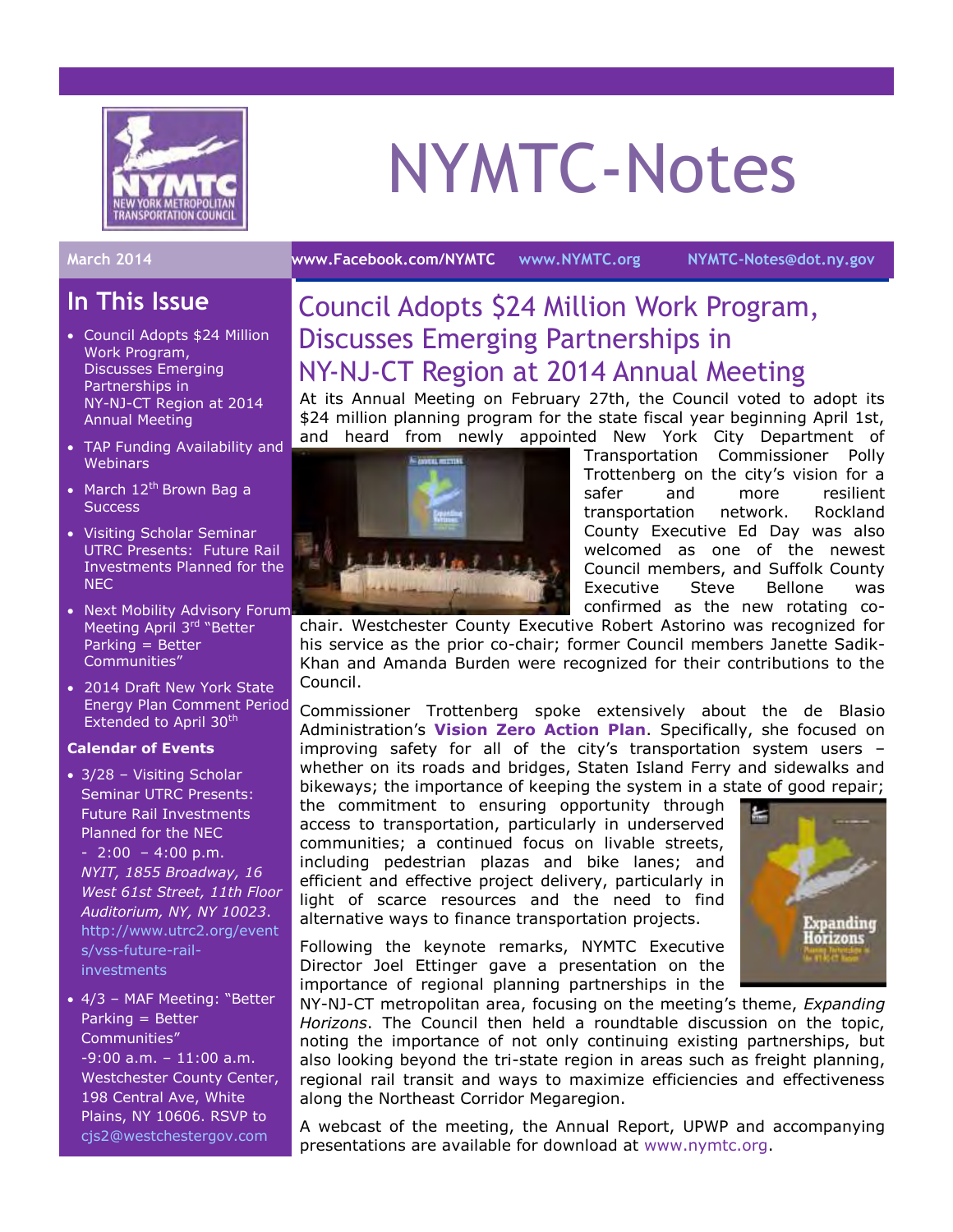$\bullet$  4/17 – PFAC Meeting -1:15 p.m. NYMTC, 199 Water Street, 22<sup>nd</sup> floor, NYC. This meeting will also be webcast. More information including the agenda and supporting documents, will be posted on [www.nymtc.org](http://www.nymtc.org/) in advance of the meeting.

*NYMTC is a regional council of governments that provides a collaborative transportation planning forum as the metropolitan planning organization for New York City, Long Island and the lower Hudson Valley.*

## **TAP Funding Availability and Webinars**

On February 10, 2014, Governor Andrew Cuomo and New York State Department of Transportation (NYSDOT) Commissioner Joan McDonald announced the availability of applications for transportation projects under the Transportation Alternatives Program (TAP). Projects will be

selected through a competitive solicitation process and rated on established criteria that include environmental enhancement to and for the transportation system; connectivity to an existing transportation system; encouragement of smart growth; impact on local or regional economies; availability of matching funds; and level of community support.

The funding for these projects is provided by the Federal Highway Administration (FHWA) and administered by NYSDOT. Up to 80 percent of the eligible proposed project costs will be reimbursed to successful applicants. Project sponsors are responsible



for securing the remaining project funding. A final list of projects in the NYMTC area will be developed by NYMTC's members and a recommended list of projects will then be forwarded to NYSDOT in September 2014.

NYSDOT will provide technical assistance and **required training** for potential applicants through a series of workshops statewide. The workshops address information about this new funding opportunity, an explanation of application requisites and detail the requirements needed to ensure all federally-aided projects are developed, designed and constructed in accordance with federal requirements. Two webinars were held in the NYMTC region, on March 18<sup>th</sup> and March 19<sup>th</sup>, and additional workshops will be held throughout the state.

**The deadline for applications is June 11**. Additional information about the program, including the application and guidebook; list of eligible TAP projects; technical assistance and regional workshops; NYSDOT TAP Regional Coordinators; and federal project requirements are available at [https://www.dot.ny.gov/tap.](https://www.dot.ny.gov/tap) Please direct any questions to the appropriate Regional Coordinator.

# March 12<sup>th</sup> Brown Bag on MTA Surveys

The turnout was impressive for the March  $12<sup>th</sup>$  Brown Bag presentation *MTA Surveys: Methods and Findings*, which marks the first of the 2014 series. Julia Seltzer, Manager of Planning for the MTA, spoke about the agency's ongoing survey efforts and its importance to regional transportation planning. Since 2007, the MTA has been using data from two completed origin/destination surveys to analyze how Metro North customers and New York City residents are traveling and using the MTA



system. Data for over 100,000 customer's travel and demographic characteristics has already been posted on the MTA website and more will be posted once the LIRR survey is completed later this year. Download the webinar recording at [http://tinyurl.com/3-12-](http://tinyurl.com/3-12-14BB-recording) [14BB-recording](http://tinyurl.com/3-12-14BB-recording) or view the PowerPoint presentation at [www.nymtc.org](http://www.nymtc.org/) under Downloadable Files, Presentations.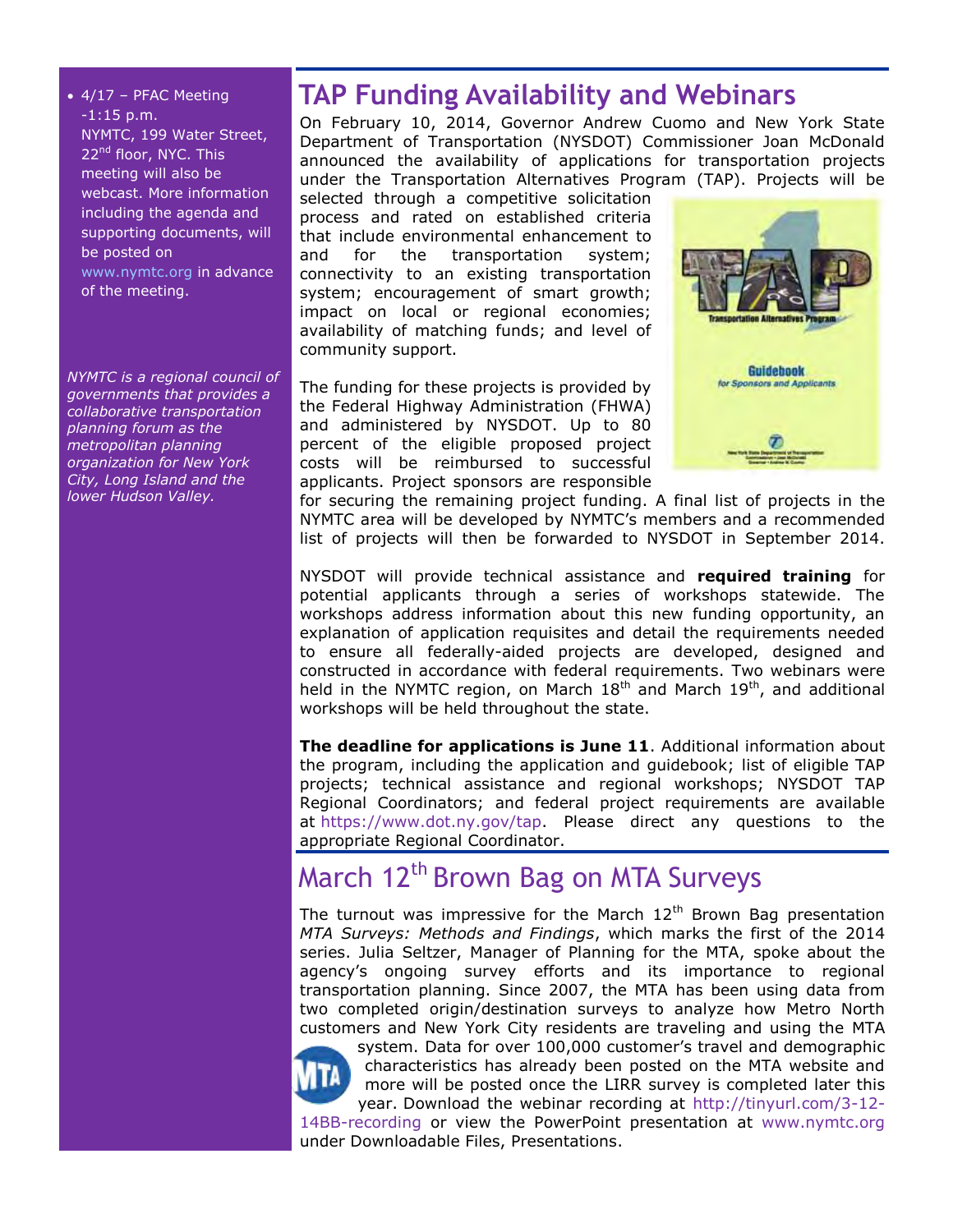## **NYMTC Council Members**

#### **Voting Members**

- Joan McDonald, New York State DOT Commissioner and NYMTC co-chair
- Steve Bellone, Suffolk County Executive and NYMTC co-chair
- Polly Trottenberg, Commissioner, New York City Department of **Transportation**
- Carl Weisbrod, Chair, New York City Planning Commission
- [Thomas Prendergast,](http://www.mta.info/mta/leadership/ferrer.htm) Chairman and CEO, Metropolitan Transportation Authority
- Edward P. Mangano, Nassau County Executive
- MaryEllen Odell, Putnam County Executive
- Ed Day, Rockland County **Executive**
- Robert P. Astorino, Westchester County **Executive**

## **Advisory Members**

- Patrick Foye, Executive Director, Port Authority of NY & NJ
- Veronique Hakim, Executive Director, New Jersey **Transit**
- Mary K. Murphy, Executive Director, North Jersey Transportation Planning Authority
- Joseph Martens, Commissioner, NYS Dept. of Environmental **Conservation**
- Marilyn G. Shazor, Regional Administrator, Federal Transit Administration, Region 2

# Visiting Scholar Seminar UTRC Presents: Future Rail Investments Planned for the NEC

*Friday, March 28 - 2:00 p.m. - 4:00 p.m.*

*New York Institute of Technology, 1855 Broadway, 16 West 61st Street 11th Floor Auditorium, New York, NY 10023*

Population and employment in the Northeast is expected to grow some 25-35 percent over the next 25 years, bringing the prospect of economic prosperity and the reality of even more traffic and congestion. The Washington-Boston Northeast Corridor rail line already carries a significant portion of the region's travelers to and from work and other destinations. Its ability to absorb the crush of new travelers in the coming decades, and to support the region's economic development, will require a significant investment to grow capacity, improve reliability and serve new markets.



The Federal Railroad Administration (FRA), an agency within the U.S. Department of Transportation, is leading development of a Passenger Rail Corridor Investment Plan - called NEC FUTURE - to define the investment required to keep the Northeast Corridor vibrant and to prepare the roadmap for federal, state and private investment. Amtrak's Northeast Corridor line, the rail transportation spine of the Northeast region, is a key component of the region's transportation system and vital to its sustained economic growth. Today, Amtrak's 457-mile NEC line—anchored by Boston's South Station in the north, New York's Pennsylvania

Station in the center, and Washington's Union Station in the south—is one of the most heavily traveled rail corridors in the world.

Rebecca Reyes-Alicea is FRA's program manager for NEC FUTURE. She will describe the nature of the planning process, the challenges in working on a corridor that crosses eight states and is served by commuter, intercity and freight railroads, and the steps NEC FUTURE is taking to develop a long-range investment program.

#### For more information and to RSVP go to [http://www.utrc2.org/events/vss-future-rail-investments.](http://r20.rs6.net/tn.jsp?f=001p_O-RuoVUUXK-wnolh_XB83cd7fXereKlPpSc6dDvhloP3plvWbJbmFS0RiPjgQHVJwouXY9XhMcdcW6uTVxfOys0WPyzSSv7zUvNsE_XqMV211Bypv5cy4nEJPi2p-isN75P1zk8Ic-Sqx2DBzEM0ajl5gekaqErN18fZkPsCsy5yPcz0DbyW_M_bs9M0Er5Wax24Hi6_5bX5Tf3V-88bXaOiZyof6WBVMzb0xqwAxOHRVqVX7P1c9_-PgnOgLto4p-aj88ifEdw-AWViYgyj0cB3Va5RkSntPiCG-LHtYn5kPMWx7z3NmHSXP5u9M66hfqGyTNdZRLsZOKsXy-gZAoQfXv4-cUCBs_777D599w7drzPshPYIAmdrhapp_9&c=28XNqdANMkaDV1UtYqlAk3oZHFedgboNtAsKQwUKlW0OTZU2jC8GCQ==&ch=1c1veeH0RglRSTP6QPV_C9mNtjHWlTkch-NtrGrqeYqTTEGbQLBN_Q==)

#### According to its website [www.NECFuture.com:](http://www.necfuture.com/)

#### **The Northeast Corridor is heavily traveled**:

- 2,220 passenger trains use the NEC daily.
- 70 freight trains use the NEC daily (over 14 million car-miles of freight per year).
- 720,000 people ride along some part of the corridor each day.
- In 2011, there were 11 million passengers on Amtrak's Northeast Regional and Acela Express services.
- NEC riders account for 69 percent of the combined airline and rail market between Washington, DC and New York City and 51 percent between New York and Boston.

### **The NEC is 457 miles long and has:**

- 17 tunnels
- 1,186 bridges

The current NEC took nearly a century to build. It was built by several railroad companies between 1830 and 1917.